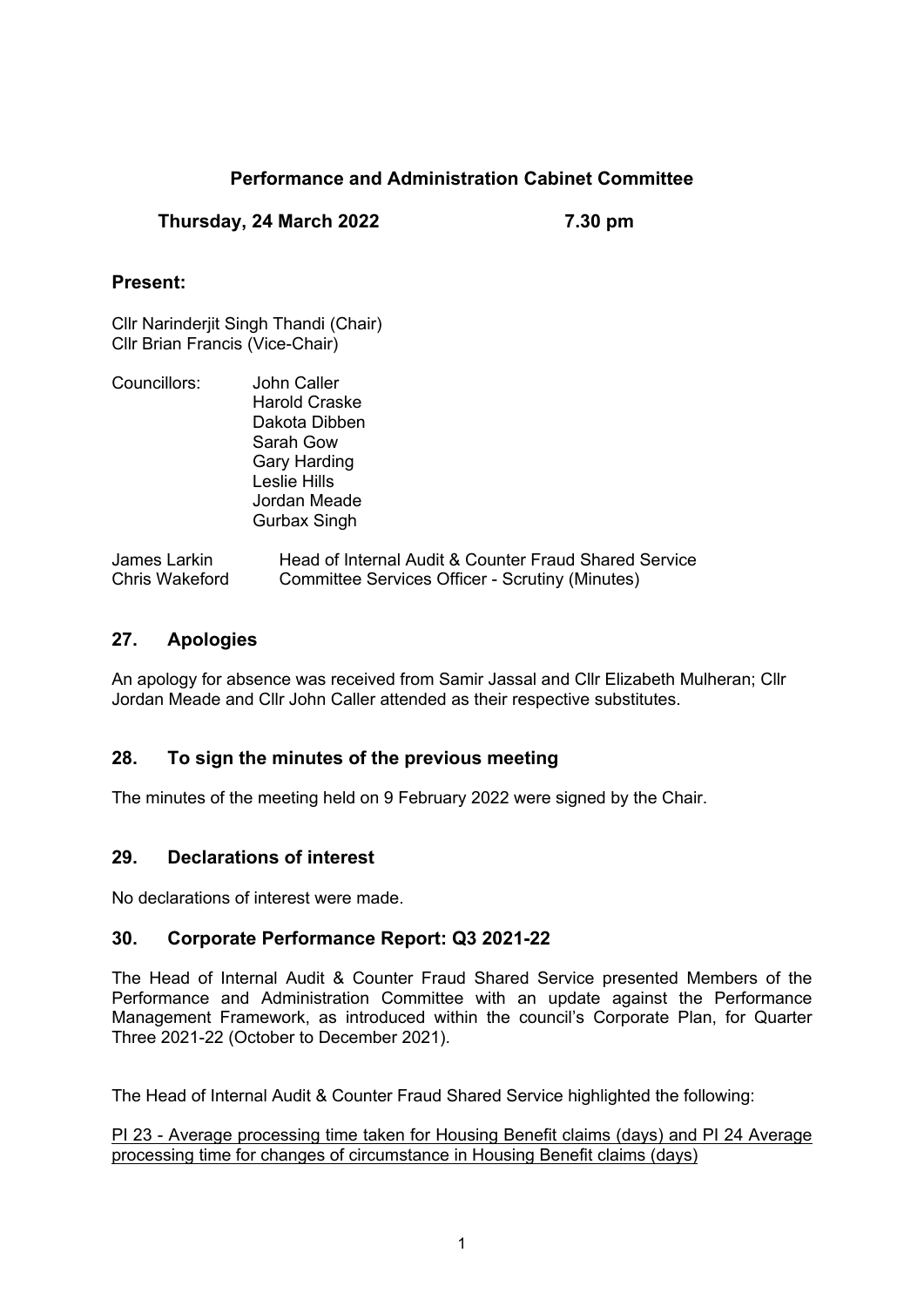- Housing Benefit performance figures have been affected but performance still remains above the national and local averages. The service remains under enormous pressure as on top of the day job, it has had to assess and pay:
	- Test and Trace Isolation Payments (ended 24 February although residents have 42 days to apply). £593,500 has been paid to 1193 residents
	- Awarded Covid 19 Additional Relief Fund to 270 businesses totalling £1,315,695
	- Assessing applications for Omicron Hospitality and Leisure Fund monies (fund £660,707) (scheme closed 18/3/22 and will pay by 31/3/22)
- The Council now have to identify and pay £150 Council Tax Rebate (Energy Bills payment) going to all eligible Band A-D properties by 30 September 2022 and devise a discretionary scheme (has to be paid by 30 November 2022) for those not eligible in standard scheme (i.e., Bands E-H plus those not eligible in bands A-D). This is a massive task and it is estimated that we will have to pay approx. 37,000 households with funding of £5.546m.
- Household Support Fund –100 households have been identified via the LIFT product as being deemed to be in Financial Crisis and Fuel Poverty. Looking to spend £32,000 allocated to the service as part of the Household Support Fund.
- The LIFT campaign has seen the service bring in an additional £239,705 for the residents of Gravesham during the financial year

#### PI 26 - Total number of reported corporate complaints

- In Q2 the council updated its corporate complaints procedure, with the number of stages involved in the process reducing from three to two.
	- o Stage One complaints are responded to by Service Managers.
	- $\circ$  Stage Two Complaints are responded to by the Director of the particular service to review the action taken in Stage One.
	- o There is no longer a Stage Three (Chief Executive) response.
	- o Stage One complaints continue to be replied to within 10 working days from the date of acknowledgement, with Stage Two responses replied to within 20 days from the date of acknowledgement.
- During Q3 there were 43 complaints compared to 79 in Q2 and 77% of complaints in the period were closed inside timescale.

The largest proportion of the complaints during this quarter were for Housing DSO Building Management and related to delays in repairs and perceived poor repairs. However; to put this into context, 19,237 jobs were completed up to the end of February 2022 and there were 42 complaints about repairs and maintenance in the same period, meaning that 0.21% of customers have complained about service delivery.

PI 50 - Total number of people signed up to citizens access

 Citizens Access Council Tax allows customers to view their council tax account balance, instalments due and payments made, view and download council tax bills for current and previous years and view any discounts or exemptions including Council Tax Reduction. The number of people signing up to the system continues to increase steadily.

PI 49 - % of posts involved in shared service arrangements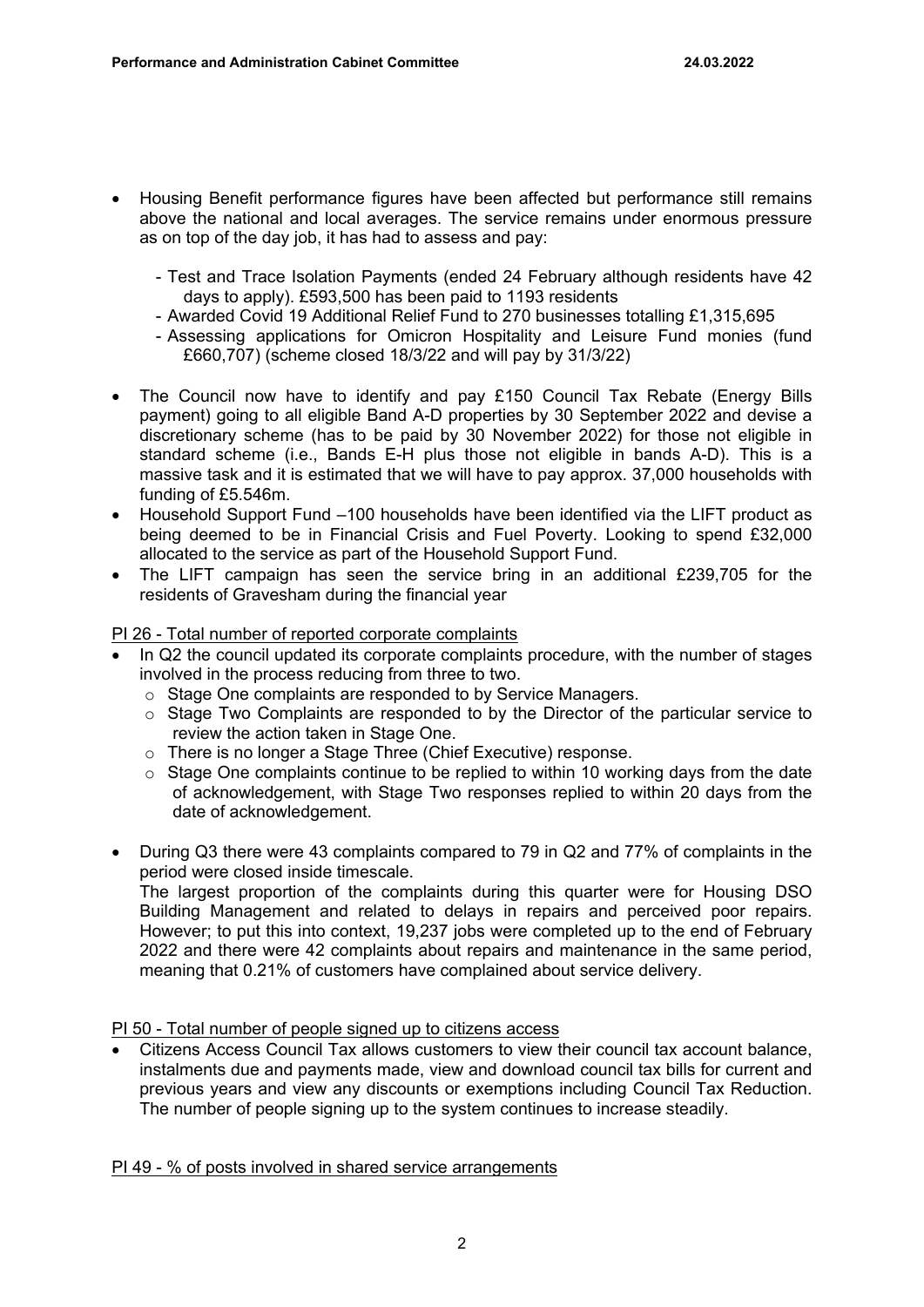This is an annual indicator, so there is nothing to report for Q3.

#### PI 55 - % of internal audit recommendations implemented

 This relates to the number of internal audit recommendations implemented and fluctuates dependent upon the number of recommendations that become due. The total number of recommendations was relatively low at the end of Q3 with only 44 due for implementation by the end of December, 28 of which had been implemented, giving an outturn of 63.6%.

The latest figures will be circulated outside of the meeting. The Head of Internal Audit & Counter Fraud Shared Service advised that he would circulate the latest figures outside of the meeting.

- Members can draw some assurance from the fact that the number of recommendations as a whole remains relatively low, suggesting that the internal audit process is not identifying large numbers of control issues.
- A brief update on the activity of internal audit & counter fraud as of 31 December has also been included. As of today, plan delivery now stands at 70% with a further 30% underway and at this point we are expecting to achieve 90% plan delivery against our target of 95%, which is due to circumstances beyond our control.
- In terms of counter fraud activity, we have provided a figure for the quarter and the cumulative figure for the year. The total for the year so far is now cashable savings of approx. £287,208 in the form of additional council tax, business rates, covid grants and housing benefit overpayments. We also have notional savings of £186,000 associated with the recovery of two council properties.

#### PI 56 - % of information requests completed within statutory deadline

- Performance in relation to FOI requests is good, with 88% responded to on time during Q3, which is the highest level since Q2 in the previous year.
- The collection rates as at the end of February 2022 (last year in brackets) are:
	- Council tax 93.89% (last year 93.60%)
	- NNDR 102.20% (last year 95.02%)

These have been affected by a combination of:

- The award of covid-19 additional relief fund (CARF) of £1.6m in respect of 2021/22 (significantly reducing the NNDR liability for the current year)
- The new Berkeley Homes assessment which added £0.5m to the current year liability and £0.6m to the arrears
- The new Asda store which added a further £0.25m to the current year and £0.5m to the arrears

The NNDR collection rate will of course drop at the end of the year as we won't include any overpayments on accounts (mainly caused by the award of CARF)

Following questions from Members of the Committee, The Head of Internal Audit & Counter Fraud Shared Service highlighted the following:

 The Council Tax Rebate (Energy Bills payment) will be paid using the existing details the Council already has from direct debit arrangements, alternative arrangements will need to be made for all those whose details the Council doesn't currently have. For those with joint name arrangements; they will have to decide between them who will receive the payment.